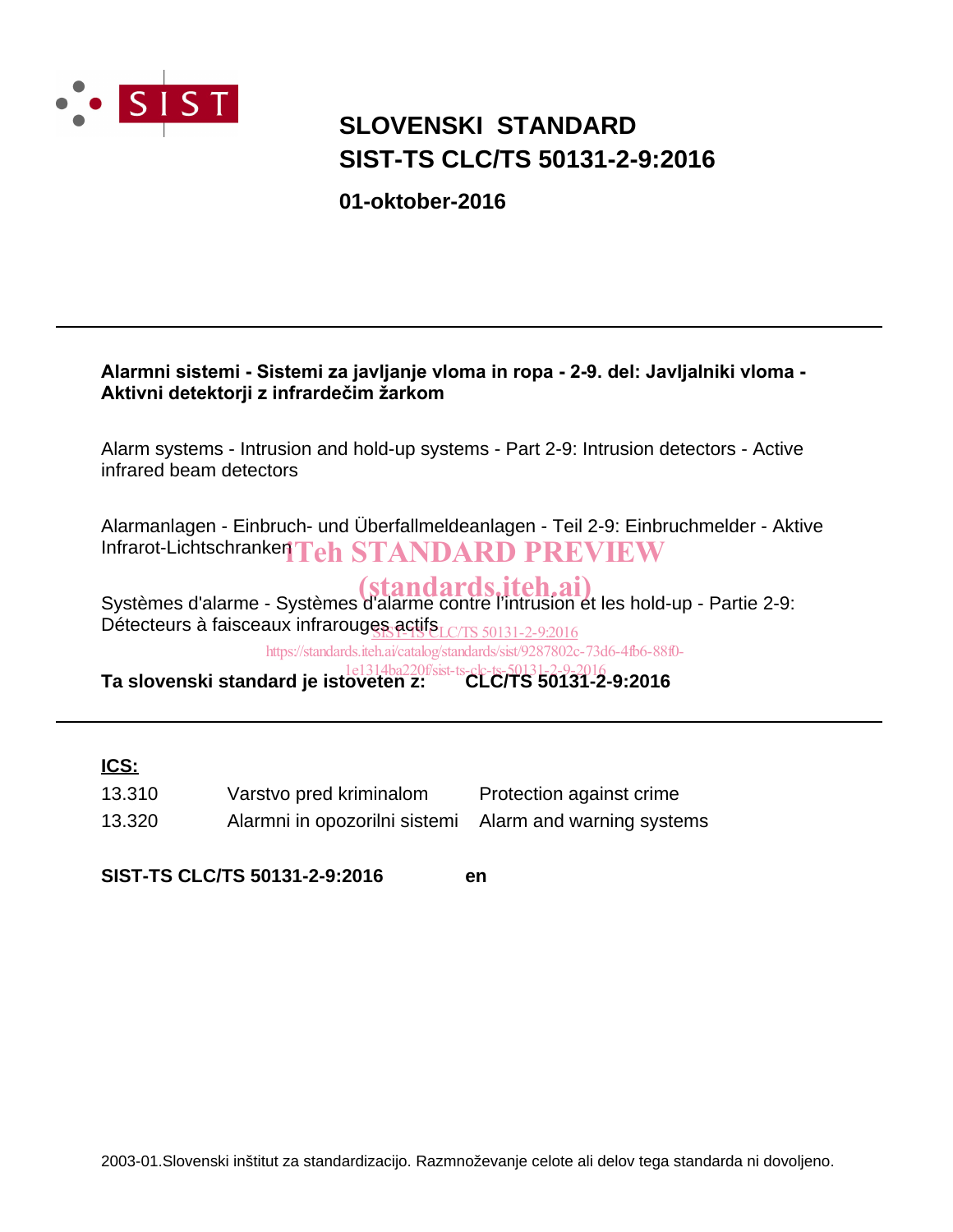# iTeh STANDARD PREVIEW (standards.iteh.ai)

SIST-TS CLC/TS 50131-2-9:2016 https://standards.iteh.ai/catalog/standards/sist/9287802c-73d6-4fb6-88f0- 1e1314ba220f/sist-ts-clc-ts-50131-2-9-2016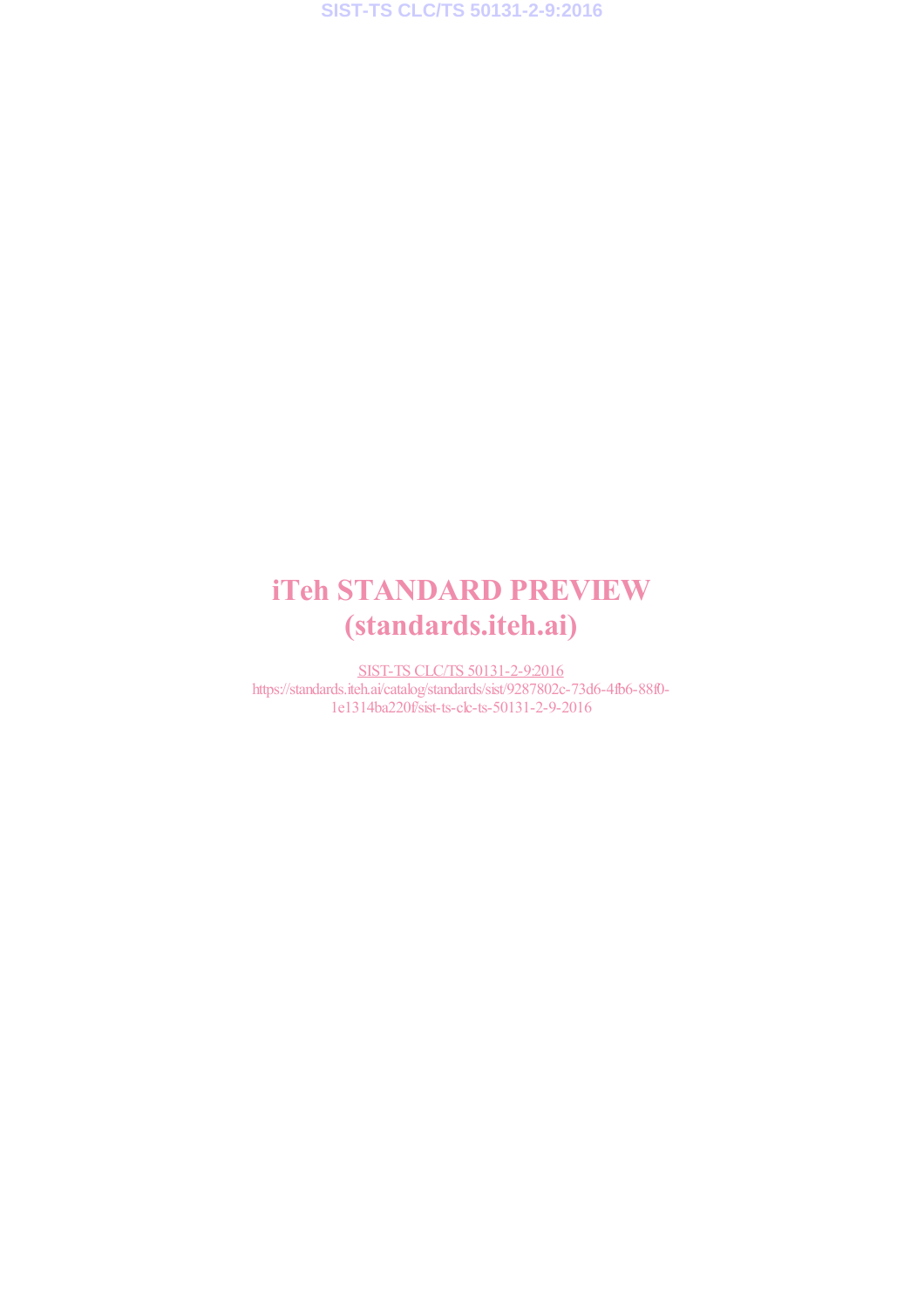#### **SIST-TS CLC/TS 50131-2-9:2016**

# TECHNICAL SPECIFICATION SPÉCIFICATION TECHNIQUE TECHNISCHE SPEZIFIKATION

## **CLC/TS 50131-2-9**

September 2016

ICS 13.320

English Version

### Alarm systems - Intrusion and hold-up systems - Part 2-9: Intrusion detectors - Active infrared beam detectors

Systèmes d'alarme - Systèmes d'alarme contre l'intrusion et les hold-up - Partie 2-9: Détecteurs à faisceaux infrarouges actifs

 Alarmanlagen - Einbruch- und Überfallmeldeanlagen - Teil 2-9: Einbruchmelder - Aktive Infrarot-Lichtschranken

This Technical Specification was approved by CENELEC on 2016-08-01.

CENELEC members are required to announce the existence of this TS in the same way as for an EN and to make the TS available promptly at national level in an appropriate form. It is permissible to keep conflicting national standards in force.

CENELEC members are the national electrotechnical committees of Austria, Belgium, Bulgaria, Croatia, Cyprus, the Czech Republic, Denmark, Estonia, Finland, Former Yugoslav Republic of Macedonia, France, Germany, Greece, Hungary, Iceland, Ireland, Italy, Latvia, Lithuania, Luxembourg, Malta, the Netherlands, Norway, Poland, Portugal, Romania, Slovakia, Slovenia, Spain, Sweden, Switzerland, Turkey and the United Kingdom. Turkey and the United Kingdom.

## (standards.iteh.ai)

SIST-TS CLC/TS 50131-2-9:2016 https://standards.iteh.ai/catalog/standards/sist/9287802c-73d6-4fb6-88f0- 1e1314ba220f/sist-ts-clc-ts-50131-2-9-2016



European Committee for Electrotechnical Standardization Comité Européen de Normalisation Electrotechnique Europäisches Komitee für Elektrotechnische Normung

**CEN-CENELEC Management Centre: Avenue Marnix 17, B-1000 Brussels** 

© 2016 CENELEC All rights of exploitation in any form and by any means reserved worldwide for CENELEC Members.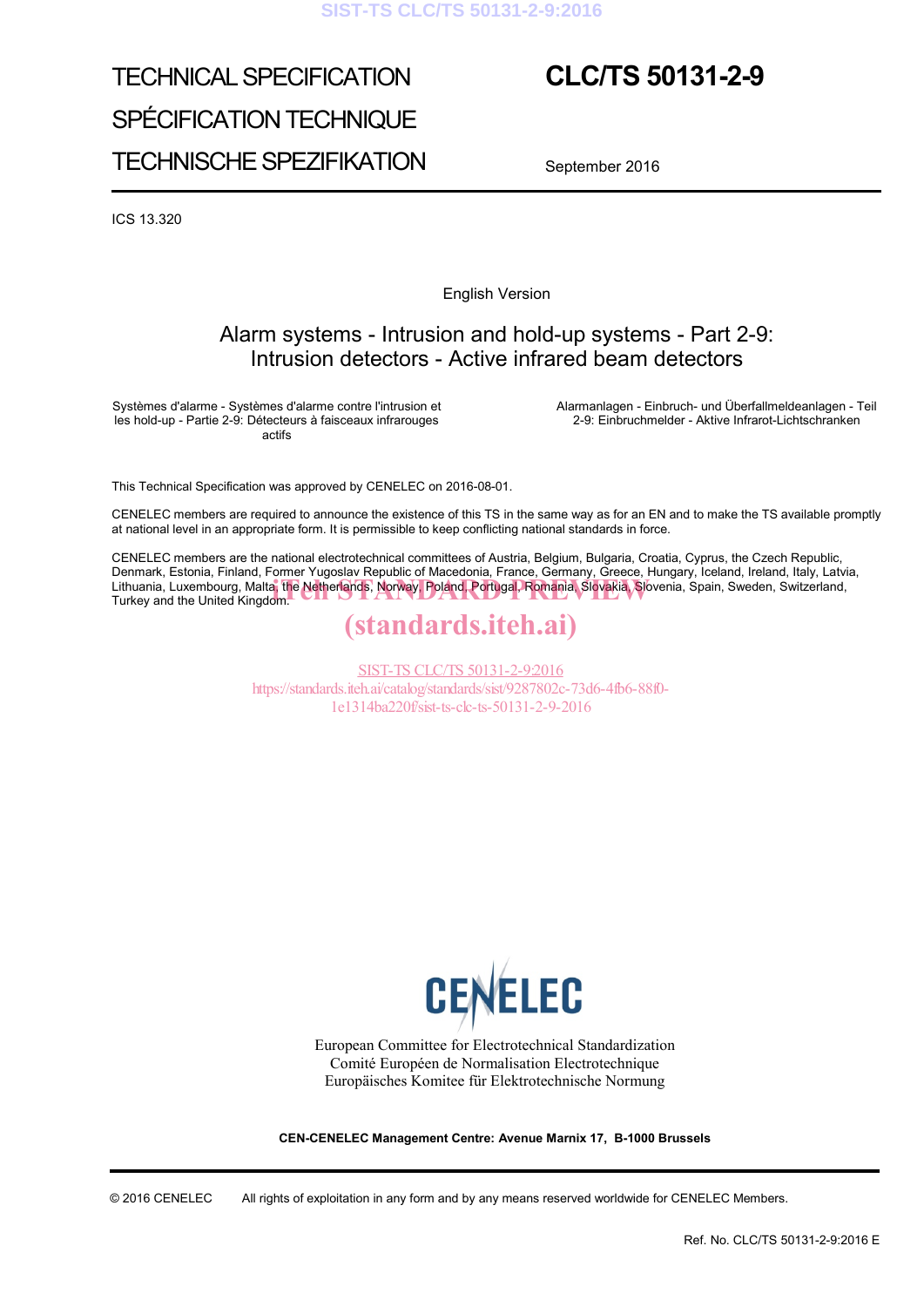## **Contents**

### Page

| 1 |     |                                                                                  |  |
|---|-----|----------------------------------------------------------------------------------|--|
| 2 |     |                                                                                  |  |
| 3 |     |                                                                                  |  |
|   | 3.1 |                                                                                  |  |
|   | 3.2 |                                                                                  |  |
| 4 |     |                                                                                  |  |
|   | 4.1 |                                                                                  |  |
|   | 4.2 |                                                                                  |  |
|   | 4.3 |                                                                                  |  |
|   | 4.4 |                                                                                  |  |
|   | 4.5 |                                                                                  |  |
|   | 4.6 |                                                                                  |  |
|   | 4.7 |                                                                                  |  |
|   |     |                                                                                  |  |
| 5 |     |                                                                                  |  |
|   | 5.1 |                                                                                  |  |
|   | 5.2 | Documentationtandards.itch.ai/catalog/standards/sist/9287802c-73d6-4fb6-88f0- 14 |  |
| 6 |     |                                                                                  |  |
|   | 6.1 |                                                                                  |  |
|   | 6.2 |                                                                                  |  |
|   | 6.3 |                                                                                  |  |
|   | 6.4 |                                                                                  |  |
|   | 6.5 | Switch-on delay, time interval between signals and indication of detection 17    |  |
|   | 6.6 |                                                                                  |  |
|   | 6.7 |                                                                                  |  |
|   | 6.8 |                                                                                  |  |
|   | 6.9 |                                                                                  |  |
|   |     |                                                                                  |  |
|   |     |                                                                                  |  |
|   |     |                                                                                  |  |
|   |     | Annex B (informative) Mechanical pendulum for interruption time testing25        |  |
|   |     |                                                                                  |  |
|   |     |                                                                                  |  |
|   |     | Annex E (normative) Dimensions and requirements of the standardized interference |  |
|   |     |                                                                                  |  |
|   |     |                                                                                  |  |
|   |     |                                                                                  |  |
|   |     |                                                                                  |  |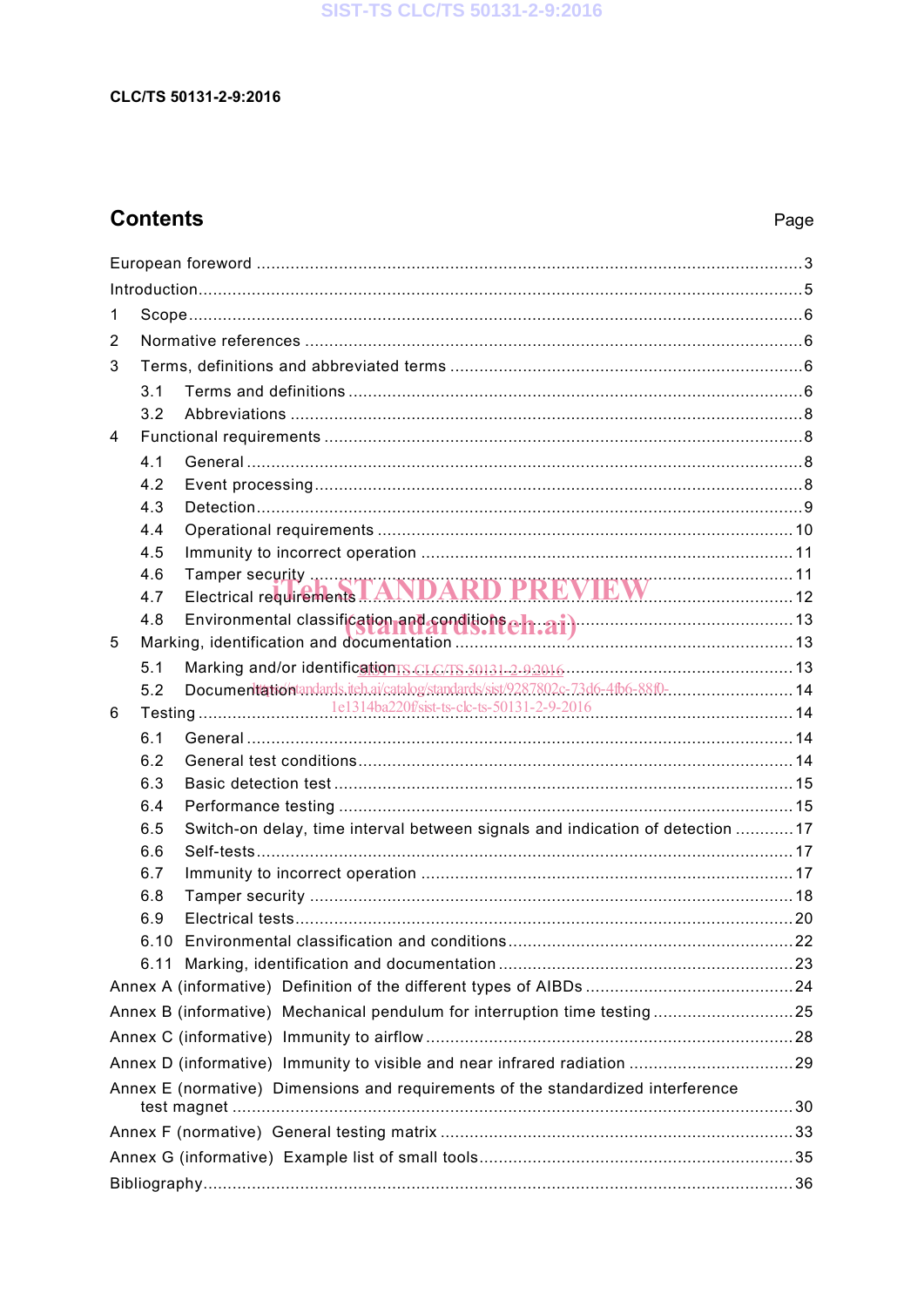## **European foreword**

This document (CLC/TS 50131-2-9:2016) has been prepared by CLC/TC 79 "Alarm systems".

The following dates are fixed:

latest date by which the existence of (doa) this document has to be announced at national level (doa) 2016–02–01

Attention is drawn to the possibility that some of the elements of this document may be the subject of patent rights. CENELEC shall not be held responsible for identifying any or all such patent rights.

The EN 50131 series consists of the following parts:

- EN 50131-1, *Alarm systems Intrusion and hold-up systems Part 1: System requirements*;
- EN 50131-2-2, *Alarm systems Intrusion and hold-up systems Part 2-2: Intrusion detectors — Passive infrared detectors*;
- EN 50131-2-3, *Alarm systems Intrusion and hold-up systems Part 2-3: Intrusion detectors*  — Requirements for microwave detectors;<br> **iTeh STANDARD PREVIEW**
- EN 50131-2-4, *Alarm systems Intrusion and hold-up systems Part 2-4: Requirements for*  EN 50131-2-4, Alarm systems — Intrusion and hold-up syster<br>combined passive infrared and microwave detectors; **CII.21**)
- EN 50131-2-5, *Alarm systems <u>SISTntrusion/and \hold?up?</u>systems Part 2-5: Requirements for* combined passive *infrared and ultrasonic detectors* ist/9287802c-73d6-4fb6-88f0-1e1314ba220f/sist-ts-clc-ts-50131-2-9-2016
- EN 50131-2-6, *Alarm systems Intrusion and hold-up systems Part 2-6:Opening contacts (magnetic)*;
- EN 50131-2-7-1, *Alarm systems Intrusion and hold-up systems Part 2-7-1: Intrusion detectors — Glass break detectors (acoustic)*;
- EN 50131-2-7-2, *Alarm systems Intrusion and hold-up systems Part 2-7-2: Intrusion detectors — Glass break detectors (passive)*;
- EN 50131-2-7-3, *Alarm systems Intrusion and hold-up systems Part 2-7-3: Intrusion detectors — Glass break detectors (active)*;
- EN 50131-2-8, *Alarm systems Intrusion and hold-up systems Part 2-8: Intrusion detectors — Shock detectors*1;
- CLC/TS 50131-2-9, *Alarm systems Intrusion and hold-up systems Part 2-9: Intrusion detectors — Active infrared beam detectors* (the present document);
- EN 50131-3, *Alarm systems Intrusion and hold-up systems Part 3: Control and indicating equipment*;
- EN 50131-4, *Alarm systems Intrusion and hold-up systems Part 4: Warning devices*;

<sup>—————————</sup> 1 In preparation.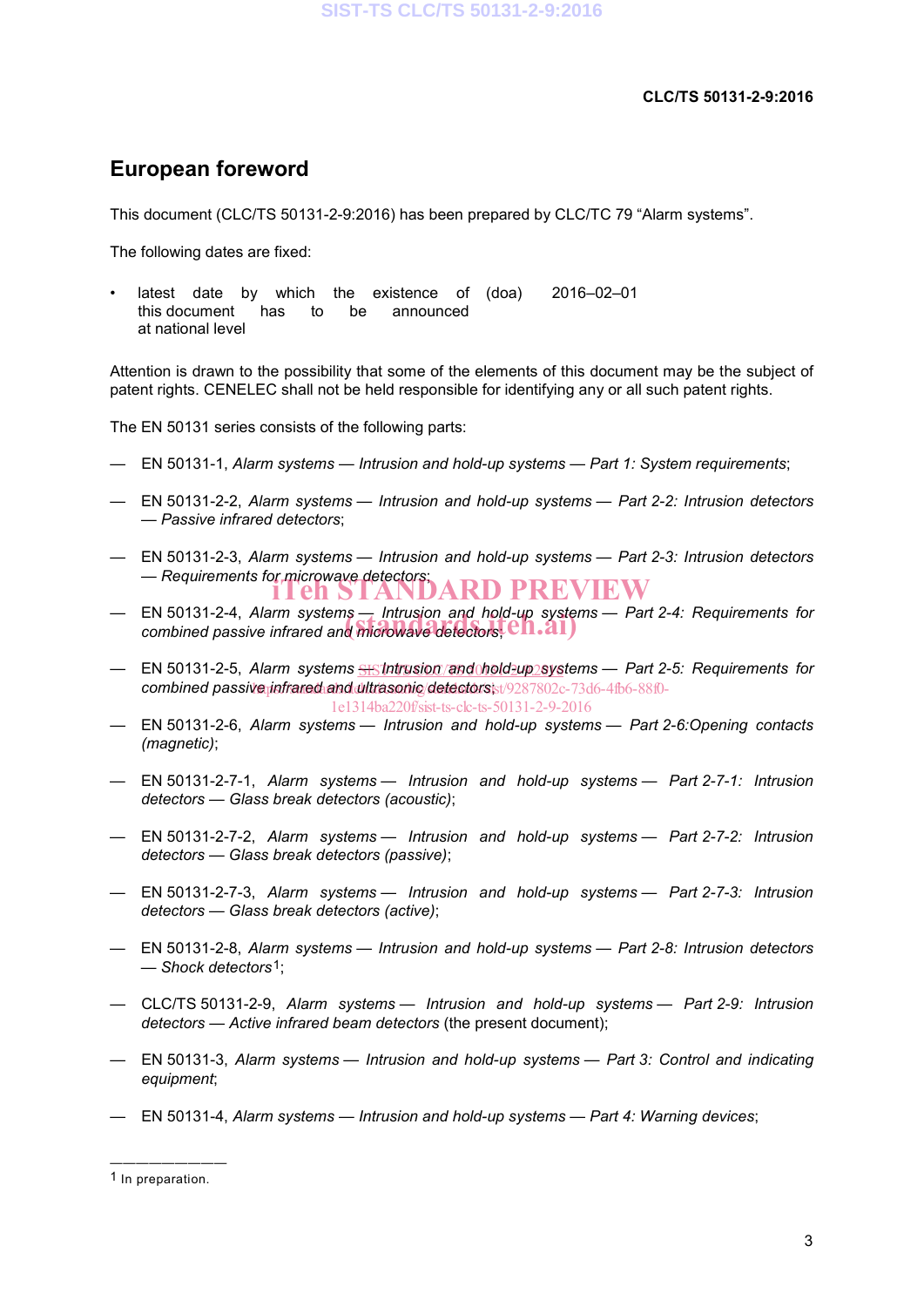- EN 50131-5-3, *Alarm systems Intrusion systems Part 5-3: Requirements for interconnections equipment using radio frequency techniques*;
- EN 50131-6, *Alarm systems Intrusion and hold-up systems Part 6: Power supplies*;
- CLC/TS 50131-7, *Alarm systems Intrusion and hold-up systems Part 7: Application guidelines*;
- EN 50131-8, *Alarm systems Intrusion and hold-up systems Part 8: Security fog device/systems*;
- CLC/TS 50131-9, *Alarm systems Intrusion and hold-up systems Part 9: Alarm verification Methods and principles*;
- EN 50131-10, *Alarm systems Intrusion and hold-up systems Part 10: Application specific requirements for Supervised Premises Transceiver (SPT);*
- CLC/TS 50131-11, *Alarm systems Intrusion and hold-up systems Part 11: Hold-up devices*.

## iTeh STANDARD PREVIEW (standards.iteh.ai)

SIST-TS CLC/TS 50131-2-9:2016 https://standards.iteh.ai/catalog/standards/sist/9287802c-73d6-4fb6-88f0- 1e1314ba220f/sist-ts-clc-ts-50131-2-9-2016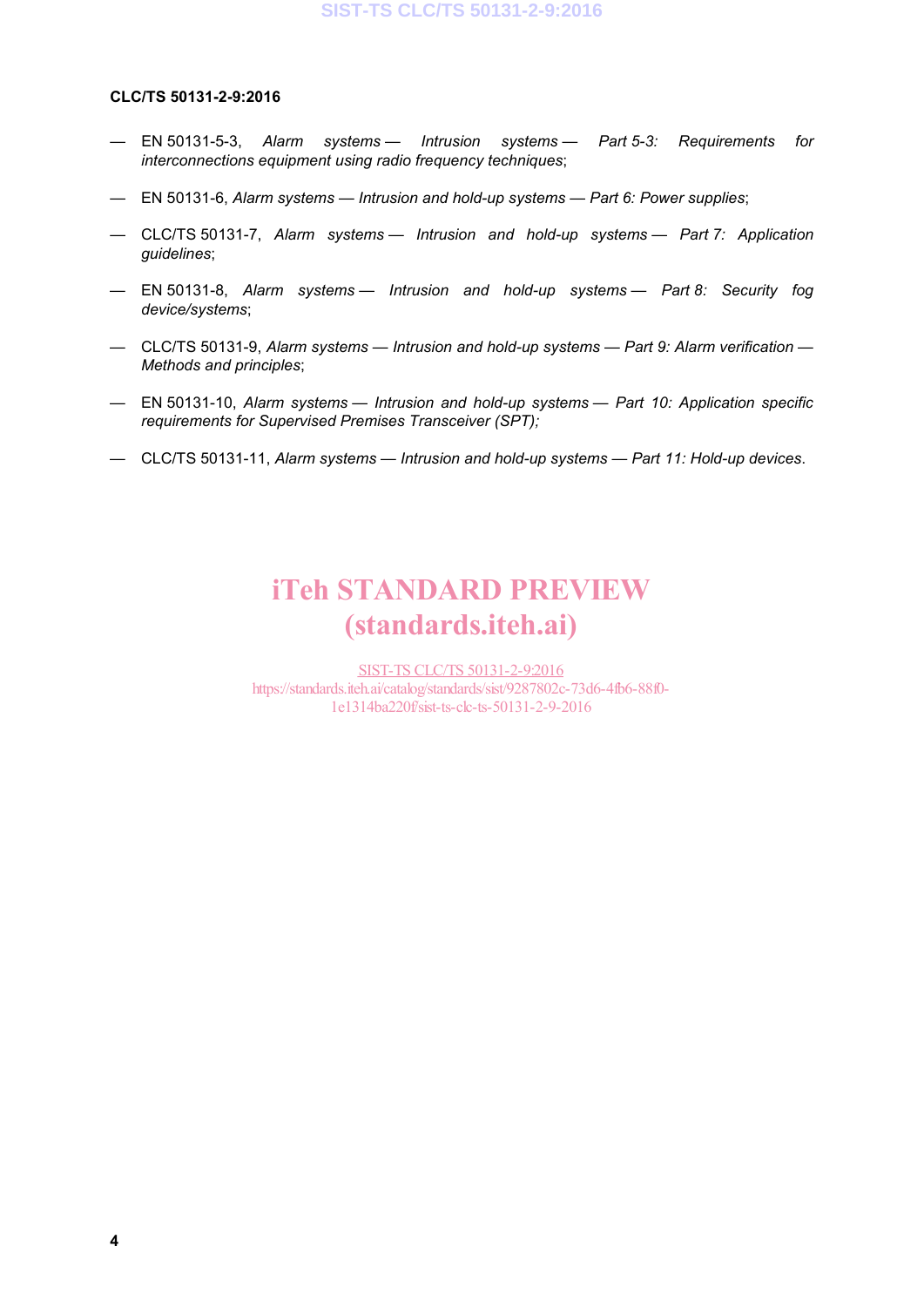## **Introduction**

The purpose of an Active Infrared Beam Detector (AIBD) is to detect an intruder interrupting one or more infrared beam(s) and to provide the necessary range of signals or messages to be used by the rest of the intrusion alarm system. The AIBD consists of a transmitter, sending out infrared radiation, and a receiver, which detects the interruption of the received radiation. The infrared radiation sent out by the transmitter can reach the receiver over a reflector.

The number and scope of these signals or messages will be more comprehensive for systems that are specified at higher Grades.

This Technical Specification is only concerned with the requirements and tests for the AIBDs. Other types of detectors are covered by other documents identified as in the EN 50131-2 series.

# iTeh STANDARD PREVIEW (standards.iteh.ai)

SIST-TS CLC/TS 50131-2-9:2016 https://standards.iteh.ai/catalog/standards/sist/9287802c-73d6-4fb6-88f0- 1e1314ba220f/sist-ts-clc-ts-50131-2-9-2016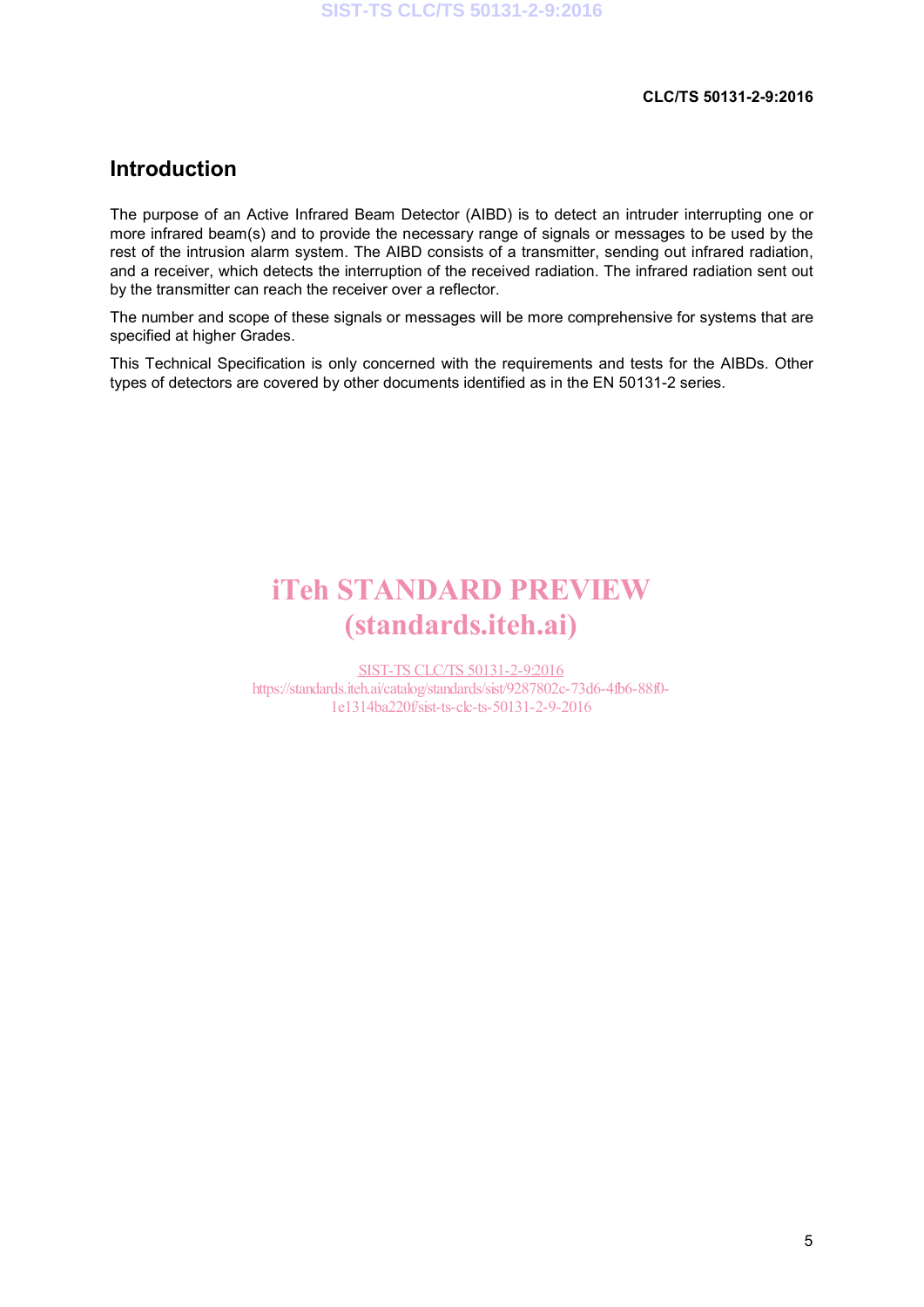### **1 Scope**

This Technical Specification is applicable to Active Infrared Beam Detectors (AIBDs) installed inside buildings and used as part of intrusion alarm systems.

It specifies four security Grades 1 to 4 (in accordance with EN 50131-1) and uses environmental Classes I to IV (in accordance with EN 50130-5).

This standard covers only AIBDs using interruption based technology. Other technologies i.e. Doppler based technology are not covered by this document.

Functions additional to the mandatory functions specified in this document can be included in the AIBD, providing they do not adversely influence the correct operation of the mandatory functions.

This document does not apply to system interconnections.

### **2 Normative references**

The following documents, in whole or in part, are normatively referenced in this document and are indispensable for its application. For dated references, only the edition cited applies. For undated references, the latest edition of the referenced document (including any amendments) applies.

EN 50130-4, *Alarm systems - Part 4: Electromagnetic compatibility - Product family standard: Immunity requirements for components of fire, intruder, hold up, CCTV, access control and social alarm systems* iTeh STANDARD PREVIEW

EN 50130-5, *Alarm systems - Part 5: Environmental test methods* (standards.iteh.ai)

EN 50131-1, *Alarm systems - Intrusion and hold-up systems - Part 1: System requirements* SIST-TS CLC/TS 50131-2-9:2016

EN 50131-6, Alarm systems<sup>nd</sup>intrusion and hold-up systems<sup>37</sup>Part 6<sup>3</sup> Power-supplies 1e1314ba220f/sist-ts-clc-ts-50131-2-9-2016

EN 60404-5, *Magnetic materials – Part 5: Permanent magnet (magnetically hard) materials – Methods of measurement of magnetic properties (IEC 60404-5)*

EN 60404-8-1, *Magnetic materials - Part 8-1: Specifications for individual materials - Magnetically hard materials (IEC 60404-8-1)*

EN 60404-14, *Magnetic materials - Part 14: Methods of measurement of the magnetic dipole moment of a ferromagnetic material specimen by the withdrawal or rotation method (IEC 60404-14)*

### **3 Terms, definitions and abbreviated terms**

For the purposes of this document, the terms, definitions and abbreviations given in EN 50131-1and the following apply.

#### **3.1 Terms and definitions**

#### **3.1.1**

#### **two way single beam**

detector consisting of one transmitter and one receiver in the same housing at one side of the supervised area and a reflector at the other side of the supervised area

Note 1 to entry: An illustration of a two way single beam is given in Figure A.1.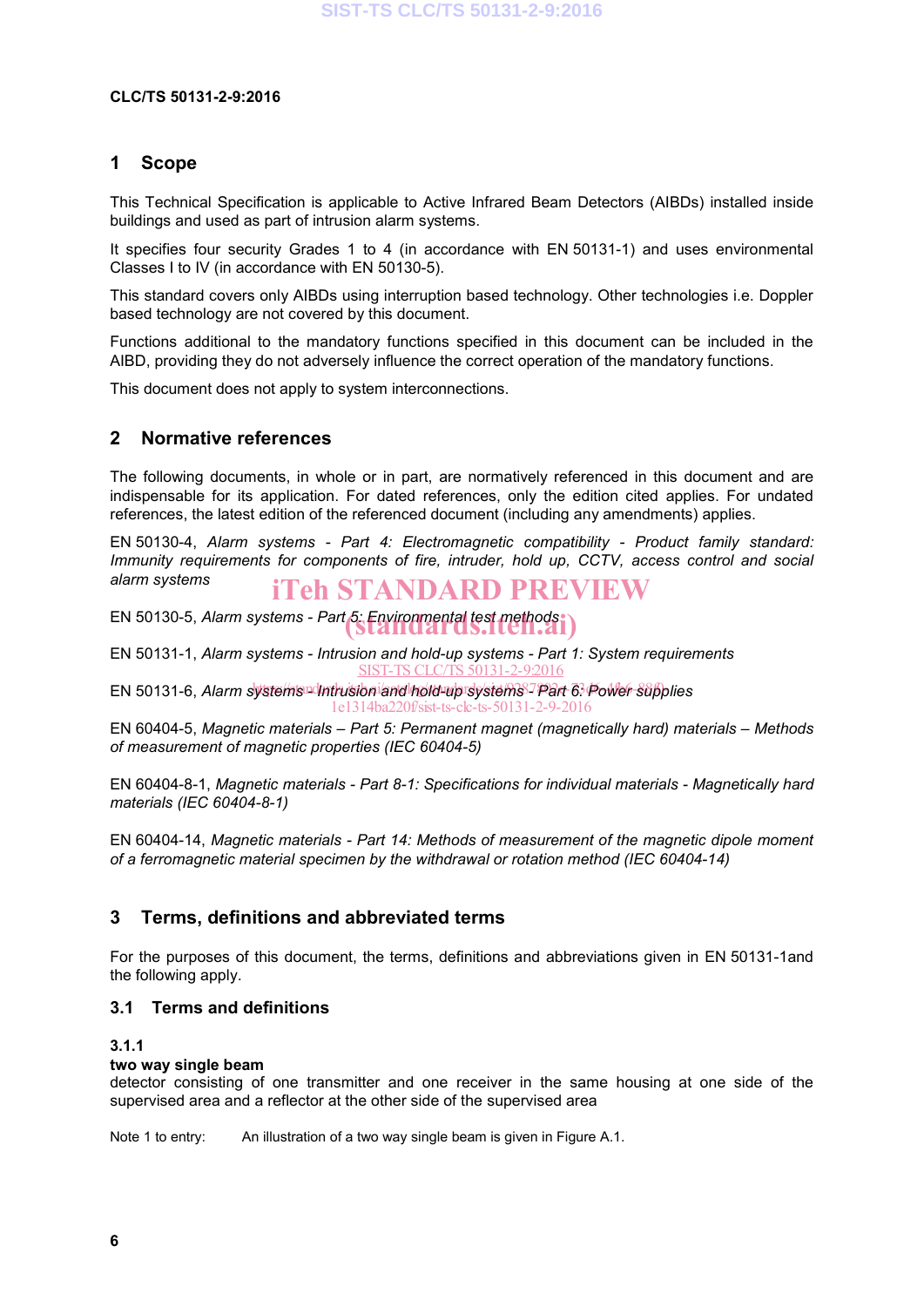#### **3.1.2**

#### **two way multiple beam**

detector consisting of more than one transmitter and more than one receiver in the same housing at one side of the supervised area and a reflector at the other side of the supervised area, including multiple stacked sets

Note1 to entry: An illustration of a two way multiple beam is given in Figure A.2

#### **3.1.3**

#### **one way single beam**

detector consisting of one transmitter at one side of the supervised area and one receiver at the other side of the supervised area

Note1 to entry: An illustration of a one way single beam is given in Figure A.3.

#### **3.1.4**

#### **one way multiple beam**

detector consisting of more than one transmitter at one side of the supervised area and more than one receiver at the other side of the supervised area, including multiple stacked sets

Note1 to entry: An illustration of a one way multiple beam is given in Figure A.4.

#### **3.1.5**

#### **incorrect operation**

physical condition that causes an inappropriate signal or message from an AIBD iTeh STANDARD PREVIEW

#### **3.1.6**

## **standard detection test target** (standards.iteh.ai)

target with defined size used to interrupt the infrared beam(s) for testing purposes

SIST-TS CLC/TS 50131-2-9:2016

#### **3.1.7**

**detection test**

https://standards.iteh.ai/catalog/standards/sist/9287802c-73d6-4fb6-88f0- 1e1314ba220f/sist-ts-clc-ts-50131-2-9-2016

operational test during which an AIBD is interrupted by the standard detection test targets in a controlled environment

#### **3.1.8**

#### **detection test upright**

test with a test target simulating a person interrupting the beam(s) in a vertical position

#### **3.1.9**

#### **detection test diving into**

test with a test target simulating a person interrupting the beam(s) in a horizontal position

#### **3.1.10**

#### **detection test reach into**

test with a test target simulating a person's hand interrupting the beam(s)

#### **3.1.11**

#### **adding of AIBD-components**

attempt to avoid detection of an AIBD by adding other infrared components using the same IR wavelength (e.g. other AIBD components)

Note1 to entry: Additional detector components could include transmitters.

#### **3.1.12**

#### **substitution of AIBD-components**

attempt to avoid detection of an AIBD by replacement of AIBD-components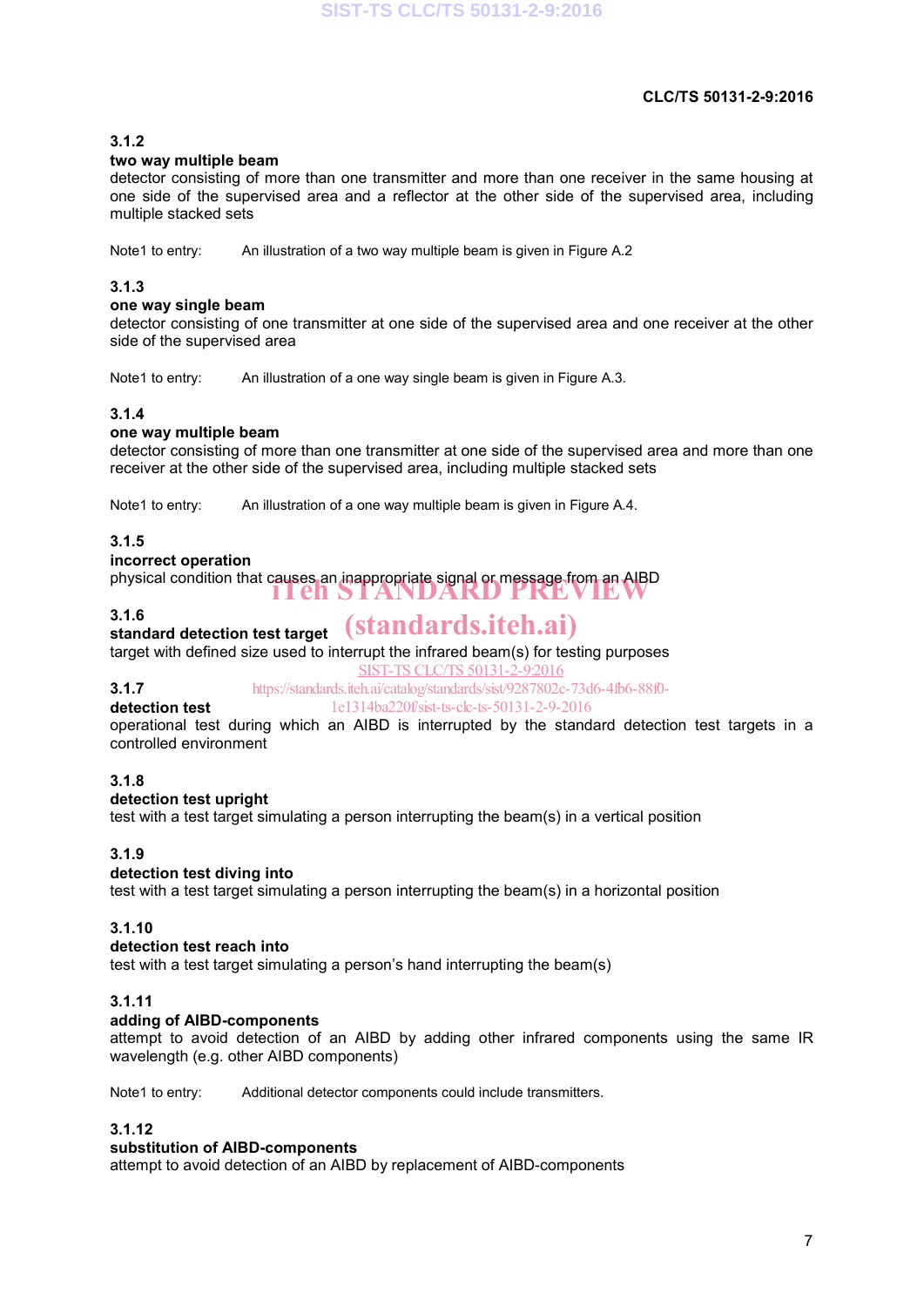#### **3.1.13**

#### **response probability**

value in percentage of number of interruptions (stimulus) which have been detected compared to the total number of interruptions (stimulus) presented to an AIBD

Note1 to entry: An AIBD tested 10 times with nine interruptions detected would result in a response probability of 90 %.

#### **3.1.14**

#### **backlink**

wired or wireless connection for communication between transmitter and receiver components of a AIBD, which can be used for administration and integrity monitoring

#### **3.2 Abbreviations**

| AIBD.       | Active Infrared Beam Detector         |
|-------------|---------------------------------------|
| <b>BDTT</b> | <b>Basic Detection Test Target</b>    |
| EMC         | Electro Magnetic Compatibility        |
| <b>SDTT</b> | <b>Standard Detection Test Target</b> |

### **4 Functional requirements**

#### **4.1 General** iTeh STANDARD PREVIEW

An AIBD shall fulfil all the requirements of the specified Grade. ai)

#### **4.2 Event processing** SIST-TS CLC/TS 50131-2-9:2016

AIBDs shall process the events in accordance with  ${\rm Table}601$ 31-2-9-2016 https://standards.iteh.ai/catalog/standards/sist/9287802c-73d6-4fb6-88f0-

#### **Table 1 — Events to be processed by Grade**

| Event                                                                 |    | Grade          |    |   |  |
|-----------------------------------------------------------------------|----|----------------|----|---|--|
|                                                                       |    | $\overline{2}$ | 3  | 4 |  |
| Intrusion detection                                                   | м  | м              | М  | м |  |
| Tamper detection                                                      | Op | м              | м  | м |  |
| Adding of AIBD-components                                             | Op | M <sup>a</sup> | м  | м |  |
| Substitution of AIBD-components                                       | Op | Op             | Op | м |  |
| Low supply voltage                                                    | Op | Op             | М  | М |  |
| Total loss of power supply                                            |    | М              | М  | М |  |
| Local self-test                                                       | Op | Op             | м  | М |  |
| Remote self-test                                                      |    | Op             | Op | М |  |
| $M =$ mandatory                                                       |    |                |    |   |  |
| $Op =$ optional                                                       |    |                |    |   |  |
| a<br>Mandatory only for two way single beam and two way multiple beam |    |                |    |   |  |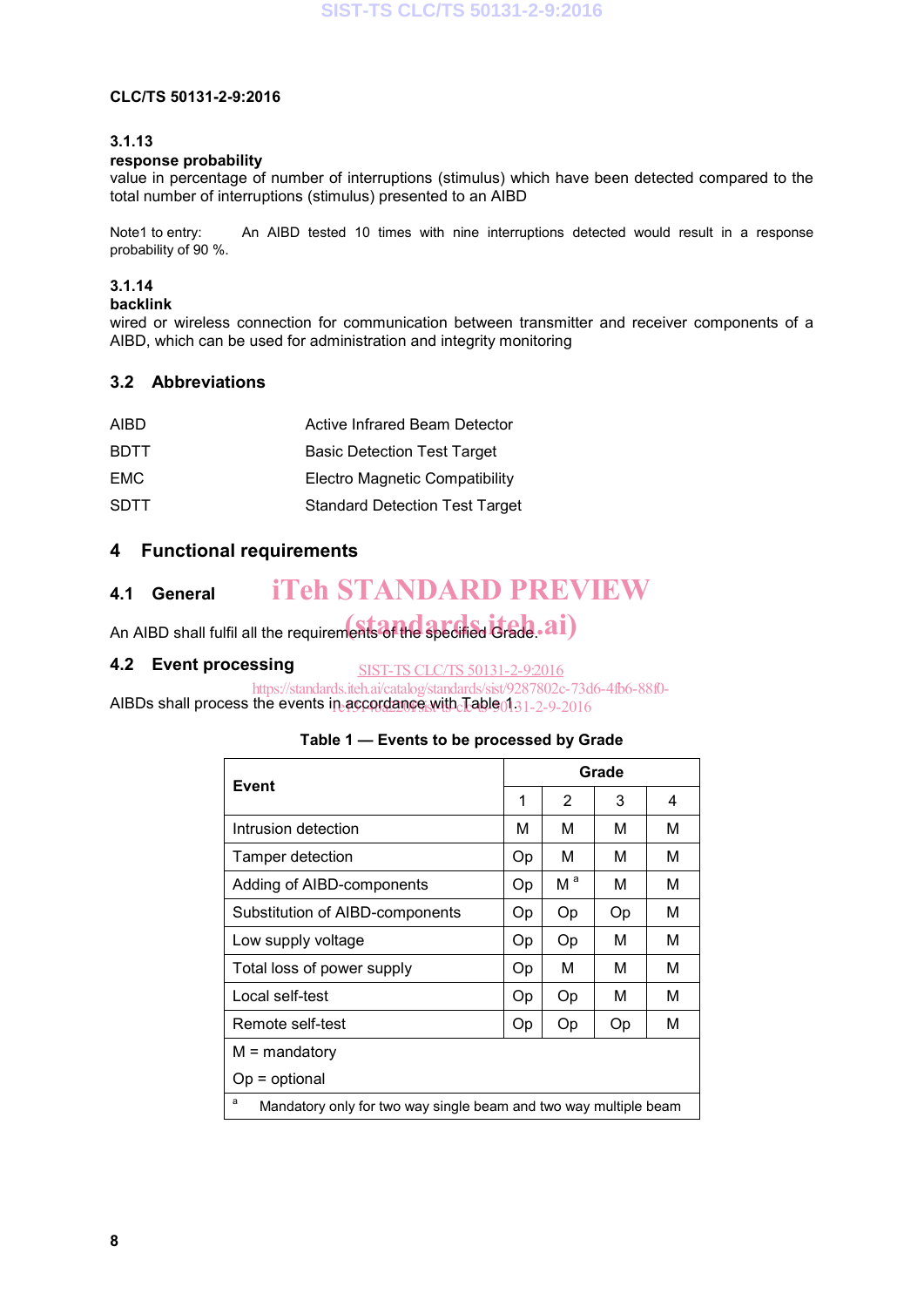AIBDs shall generate signals or messages in accordance with Table 2.

| <b>Event</b>                                                                                                                                                                                                                                                                                                                                                                                                                     | <b>Signals or Messages</b> |               |           |  |
|----------------------------------------------------------------------------------------------------------------------------------------------------------------------------------------------------------------------------------------------------------------------------------------------------------------------------------------------------------------------------------------------------------------------------------|----------------------------|---------------|-----------|--|
|                                                                                                                                                                                                                                                                                                                                                                                                                                  | <b>Intrusion</b>           | <b>Tamper</b> | Fault     |  |
| No event                                                                                                                                                                                                                                                                                                                                                                                                                         | ΝP                         | <b>NP</b>     | <b>NP</b> |  |
| Intrusion                                                                                                                                                                                                                                                                                                                                                                                                                        | м                          | <b>NP</b>     | <b>NP</b> |  |
| Tamper                                                                                                                                                                                                                                                                                                                                                                                                                           | <b>NP</b>                  | м             | <b>NP</b> |  |
| Adding of AIBD-components <sup>a</sup>                                                                                                                                                                                                                                                                                                                                                                                           | M                          | Op            | M         |  |
| Substitution of AIBD-components <sup>a</sup>                                                                                                                                                                                                                                                                                                                                                                                     | м                          | Op            | М         |  |
| Low supply voltage                                                                                                                                                                                                                                                                                                                                                                                                               | Op                         | Op            | M         |  |
| Total loss of power supply b                                                                                                                                                                                                                                                                                                                                                                                                     | M                          | Op            | Op        |  |
| Local self-test pass                                                                                                                                                                                                                                                                                                                                                                                                             | ΝP                         | <b>NP</b>     | <b>NP</b> |  |
| Local self-test fail                                                                                                                                                                                                                                                                                                                                                                                                             | N <sub>P</sub>             | NP            | м         |  |
| Remote self-test pass                                                                                                                                                                                                                                                                                                                                                                                                            | M                          | <b>NP</b>     | <b>NP</b> |  |
| Remote self-test fail                                                                                                                                                                                                                                                                                                                                                                                                            | <b>NP</b>                  | <b>NP</b>     | M         |  |
| $M =$ mandatory $e \ln$                                                                                                                                                                                                                                                                                                                                                                                                          |                            |               |           |  |
| $NP = not permitted$<br><i>(standards.iteh.ai)</i>                                                                                                                                                                                                                                                                                                                                                                               |                            |               |           |  |
| $Op =$ optional                                                                                                                                                                                                                                                                                                                                                                                                                  |                            |               |           |  |
| When an optional event from Table 1 is processed by the AIDB, it shall meet the<br>requirements of this table.                                                                                                                                                                                                                                                                                                                   |                            |               |           |  |
| а<br>An independent signal or message may be provided instead.                                                                                                                                                                                                                                                                                                                                                                   |                            |               |           |  |
| <b>NOTE</b><br>This permits two methods of signalling an "Adding of AIBD-components" or<br>"Substitution of AIBD-components" event: either by the intrusion signal and fault signal,<br>or by a dedicated "Adding of AIBD-components" or "Substitution of AIBD-components"<br>signal or message. Use of the intrusion signal and fault signal is preferable, as this<br>requires no additional connections between CIE and AIBD. |                            |               |           |  |

**Table 2 — Generation of signals or messages**

b Alternatively Total loss of power supply may be determined by loss of communication with the AIBD.

### **4.3 Detection**

#### **4.3.1 Detection performance**

The AIBD shall detect the interruption of the beam(s) within the time limits as described in Table 3.

The AIBD shall not generate an alarm signal or message if the interruption of the beam is equal to or less than the minimum detected interruption time given in Table 3, in accordance with the probability shown. The AIBD shall generate an alarm signal or message, in accordance with the probability shown, if the interruption of the beam is for more than the maximum undetected interruption time given in Table 3. The generation of an alarm signal or message is optional for interruptions of duration between the minimum and maximum interruption times.